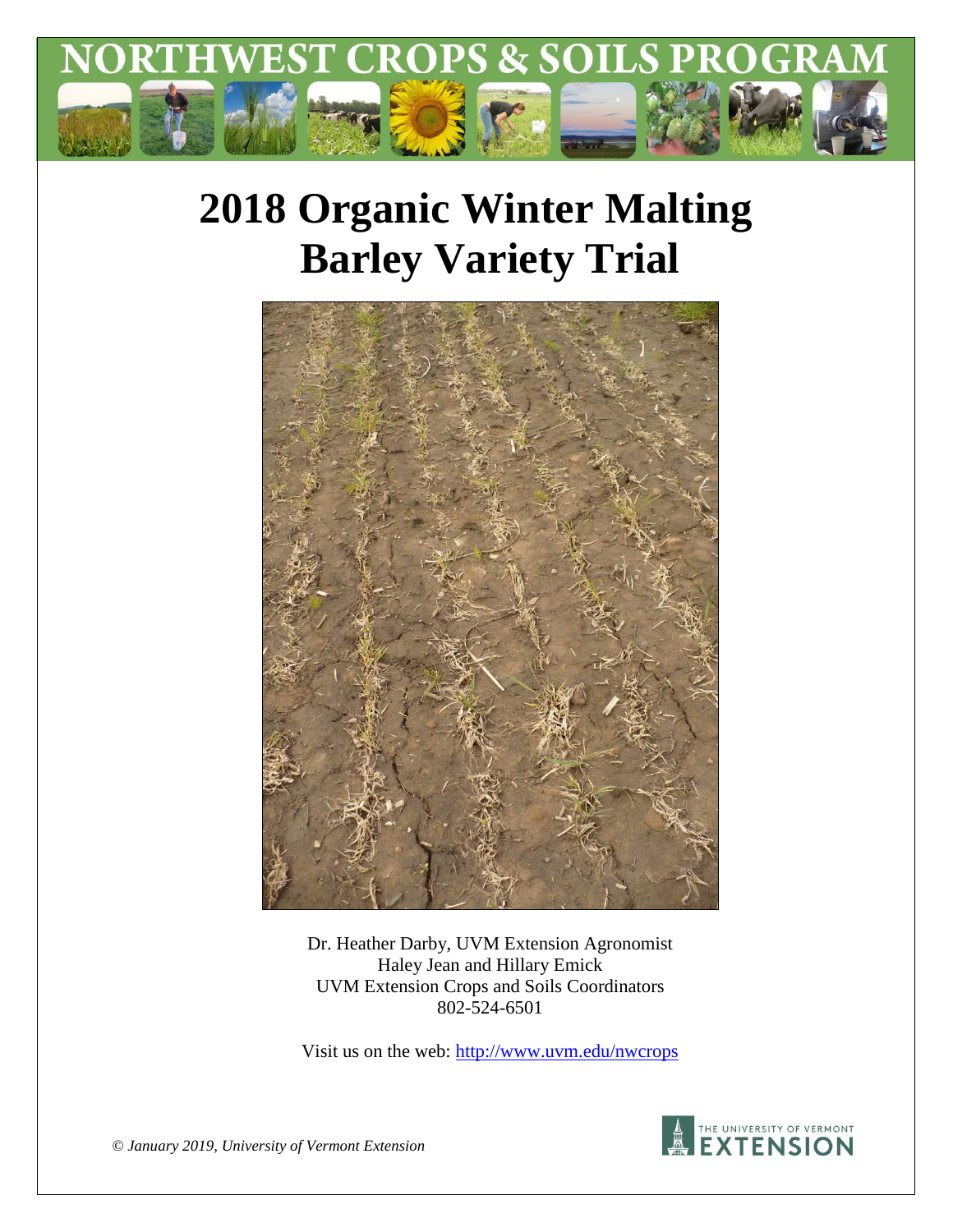#### **2018 ORGANIC WINTER MALTING BARLEY VARIETY TRIAL**

Dr. Heather Darby, University of Vermont Extension heather.darby[at]uvm.edu

The revival of the small grains industry in the Northeast and the strength of the locavore movement, craft breweries and distilleries have expressed an interest in sourcing local barley for malting. Malting barley must meet specific quality characteristics such as low protein content and high germination. Depending on the variety, barley can be planted in either the spring or fall, and both two- and six-row barley can be used for malting. In the fall of 2017, a winter malting barley trial was conducted to evaluate yield and quality of 27 varieties. This same malting barley variety trial was conducted in 2018 with 27 varieties. Varieties that have not performed well in previous years of this trial have been excluded from the 2018 trial and new varieties have been tested.

## **MATERIALS AND METHODS**

In the fall of 2017, a winter malting barley variety trial was established at Borderview Research Farm in Alburgh, VT. The experimental plot design was a randomized complete block with three replications. The treatments were 27 winter malting barley varieties, listed in Table 1.

| <b>Winter barley variety</b> | <b>Type</b> | <b>Seed source</b>                |
|------------------------------|-------------|-----------------------------------|
| Charles                      | $2$ -row    | <b>USDA-ARS</b>                   |
| McGregor                     | 6-row       | 2016 Saved seed                   |
| Thoroughbred                 | 6-row       | 2016 Saved seed                   |
| Endeavor                     | $2$ -row    | <b>USDA-ARS</b>                   |
| Wintmalt                     | $2$ -row    | 2016 Saved seed                   |
| LGGB13-W102                  | $6$ -row    | <b>Limagrain Cereal Seeds</b>     |
| 05ARS561-208                 | $2$ -row    | <b>USDA-ARS</b>                   |
| 06ARS633-3                   | $2$ -row    | <b>USDA-ARS</b>                   |
| 07ARS515-7                   | $2$ -row    | <b>USDA-ARS</b>                   |
| 07ARS518-13                  | $2$ -row    | <b>USDA-ARS</b>                   |
| DH120304                     | $2$ -row    | <b>Oregon State University</b>    |
| DH130939                     | $2$ -row    | <b>Oregon State University</b>    |
| DH140088                     | $2$ -row    | <b>Oregon State University</b>    |
| DH130910                     | $2$ -row    | <b>Oregon State University</b>    |
| MW12_4028-007                | $6$ -row    | University of Minnesota           |
| MW12_4007-001                | 6-row       | University of Minnesota           |
| MW13_4122-012                | 6-row       | University of Minnesota           |
| MW13_4107-010                | $6$ -row    | University of Minnesota           |
| 2WI5-8688                    | $2$ -row    | <b>Busch Agriculture Resource</b> |
| 2WI5-8674                    | $2$ -row    | <b>Busch Agriculture Resource</b> |
| 2WI5-8775                    | $2$ -row    | <b>Busch Agriculture Resource</b> |
| Flavia                       | $2$ -row    | Kilian Hundsrucker                |
| SU-Mateo                     | $2$ -row    | Kilian Hundsrucker                |
| AC09/327/2 (Lyberac)         | $2$ -row    | Kilian Hundsrucker                |
| AC11/341/28                  | $2$ -row    | Kilian Hundsrucker                |
| AC11/367/2                   | $6$ -row    | Kilian Hundsrucker                |
| Hirondella                   | 6-row       | Kilian Hundsrucker                |

#### **Table 1. Varietal information for the 27 winter malting barley varieties, 2017-2018.**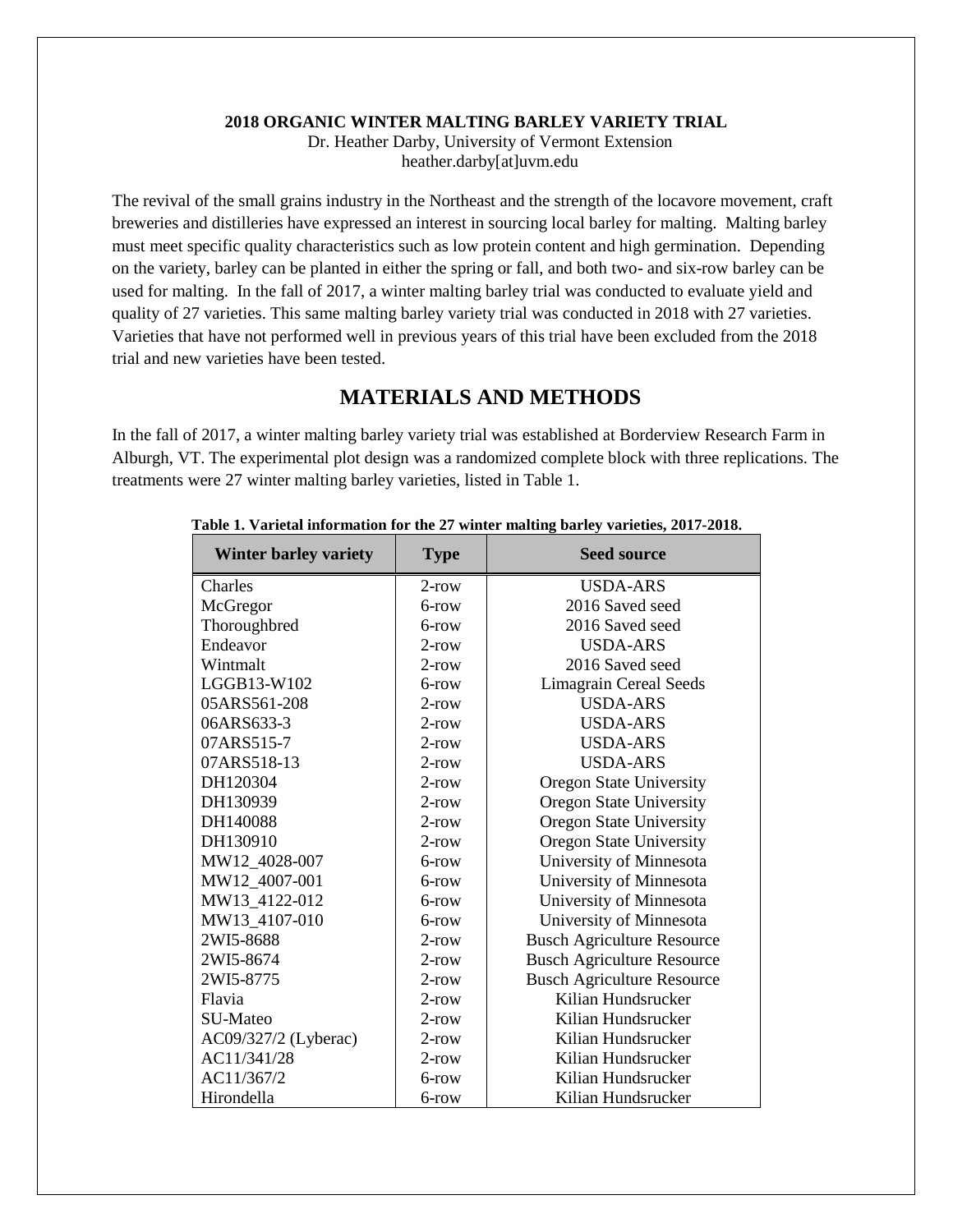All plots were managed with practices similar to those used by producers in the surrounding area (Table 2). The previous crop planted on this site was spring barley. The trial area was plowed, disked, and spike toothed harrowed before planting in September 2017. The plots were seeded with a Great Plains NT60 Cone Seeder on 21-Sep 2017 with a seeding rate of 160 lbs  $ac^{-1}$  into Benson rocky silt loam. Plot size was 5' x 20'.

|                                | Alburgh, VT                          |  |  |  |
|--------------------------------|--------------------------------------|--|--|--|
| <b>Trial information</b>       | <b>Borderview Research Farm</b>      |  |  |  |
| Soil type                      | Benson rocky silt loam               |  |  |  |
| Previous crop                  | <b>Spring Barley</b>                 |  |  |  |
| <b>Tillage operations</b>      | Fall plow, disk & spike tooth harrow |  |  |  |
| Seeding Rates (lbs $ac^{-1}$ ) | 160                                  |  |  |  |
| <b>Row spacing (in)</b>        | 6                                    |  |  |  |
| <b>Replicates</b>              | 3                                    |  |  |  |
| <b>Planting date</b>           | 21-Sep 2017                          |  |  |  |
| Plot size (ft)                 | 5 x 20                               |  |  |  |
| <b>Harvest date</b>            | 12-Jul 2018                          |  |  |  |

**Table 2. General plot management, 2017-2018.**

Flowering dates were recorded when at least 50% of the plot was in bloom. A visual assessment of population, survival, vigor, and bird damage was recorded. Population was measured in both fall 2017 and spring 2018 to establish the survival rate of each plot. To determine population, the number of plants in two twelve inch sections of a row were recorded. On 20-Jun 2018, plots were scouted for bird damage. Bird damage was assessed by visually determining what percentage birds had affected.

Barley heights and lodging were measured right before harvest. The height of three plants were measured, excluding awns. Lodging was measured visually on a scale of 0 to 5, 0 indicating no lodging, 1 indicating minimal lodging, and 5 indicating completely lodged and cannot be harvested. All plots were harvested on 12-Jul using an Almaco SPC50 small plot combine. Winter barley was cleaned with a small Clipper cleaner (A.T. Ferrell, Bluffon, IN). After cleaning grains, harvest moistures, test weight, and yield were calculated. Harvest moisture and test weight was measured using a Dicky-john mini GAC moisture and test weight meter (Auburn, IL).

A one-pound subsample was collected to determine quality. Quality measures included crude protein, flour moisture, falling number, germination energy, plumpness and thins, and deoxynivalenol (DON) concentration. Percent germination (germination energy) was determined by incubating 100 seeds in 4.0 ml of water for 72 hours and counting the number of seeds that did not germinate. Each sample was completed in duplicate. Grain assortment or plumpness was determined using the Pfeuffer Sortimat (Kitzingen, Germany) using 100g of clean seed, and was determined by combining the amount of seed remaining on the 2.78mm and 2.38mm sieves. Once germination and plumpness was determined, the samples were then ground into flour using the Perten LM3100 Laboratory Mill, and were evaluated for crude protein content using the Perten Inframatic 8600 Flour Analyzer. In addition, falling number for all barley varieties were determined using the AACC Method 56-81B, AACC Intl., 2000 on a Perten FN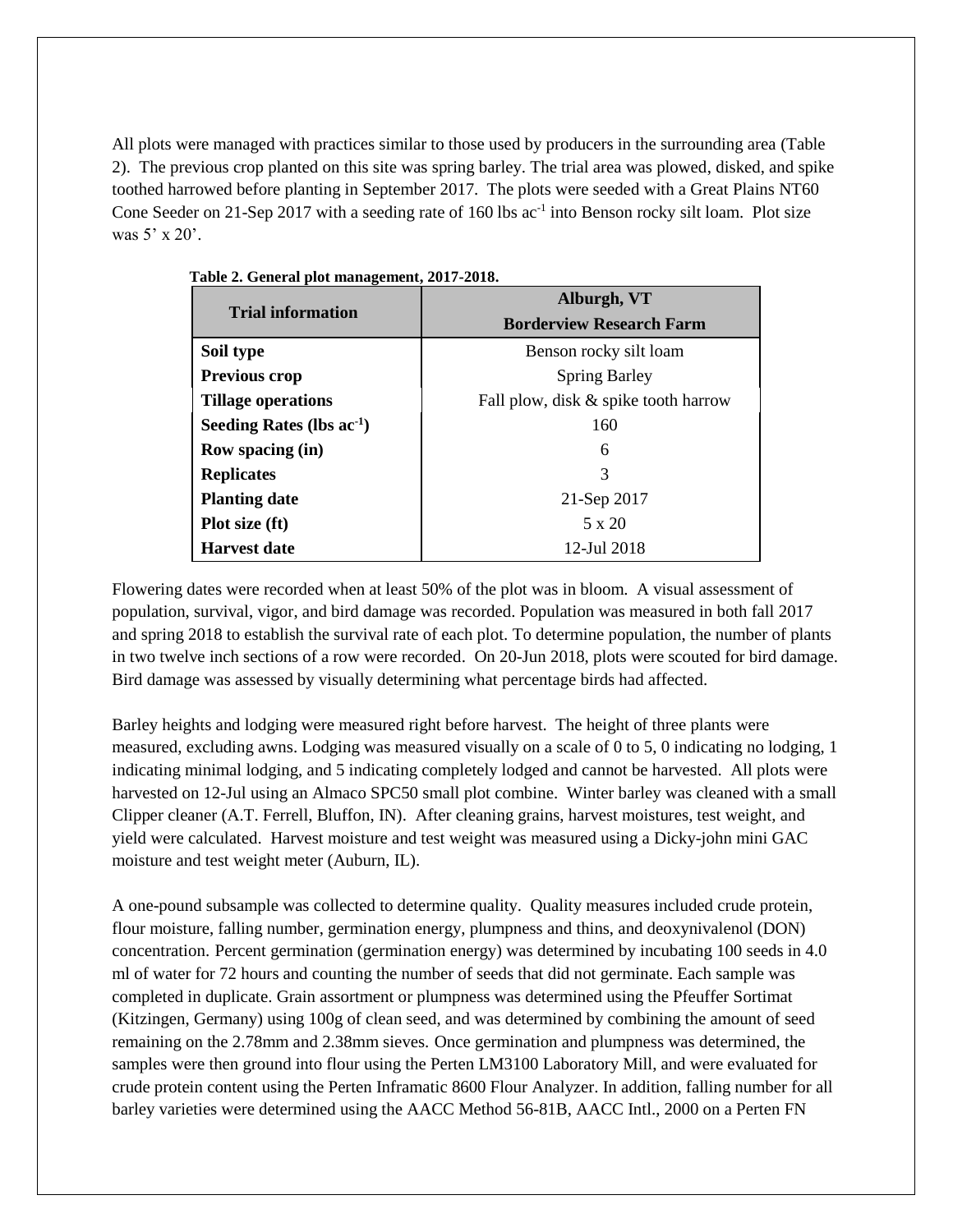1500 Falling Number Machine. The falling number is related to the level of sprout damage that has occurred in the grain. It is measured by the time it takes, in seconds, for a stirrer to fall through a slurry of flour and water to the bottom of the tube. Deoxynivalenol (DON) concentration was analyzed using Veratox DON 5/5 Quantitative test from the NEOGEN Corp. This test has a detection range of 0.5 to 5 ppm. Samples with DON values greater than 1 ppm are considered unsuitable for human consumption. The DON concentrations were measured on the first replicate of the experiment. If high DON concentrations were detected, additional replicates were analyzed.

All data was analyzed using a mixed model analysis where replicates were considered random effects. The LSD procedure was used to separate cultivar means when the F-test was significant (P< 0.10).

Variations in yield and quality can occur because of variations in genetics, soil, weather, and other growing conditions. Statistical analysis makes it possible to determine whether a difference among varieties is real or whether it might have occurred due to other variations in the field. At the bottom of each table a LSD value is presented for each variable (e.g. yield). Least Significant Differences at the 10% level of probability are shown. Where the difference between two varieties within a column is equal to or greater than the LSD value at the bottom of the column, you can be sure in 9 out of 10 chances that there is a real difference between the two varieties. In the example below, variety A is significantly different from variety C, but not from variety B. The difference between A and B is equal to 725, which is less than the LSD value of 889. This means that these varieties did not differ in yield. The difference between A and C is equal to 1454, which is greater than the LSD value of 889. This means that the yields of these varieties were significantly different from one another. The asterisk indicates that variety B was not significantly lower than the top yielding variety.

| Variety | Yield |
|---------|-------|
| А       | 3161  |
| B       | 3886* |
| 0       | 4615* |
| LSD     | 889   |

## **RESULTS**

The fall of 2017 was warmer than the 30-year average. In 2018, April was colder than the average year but May and July where both 3 degrees above the normal temperature. There were 5.22 inches less precipitation than the average year and hence, 2018 was considered an extremely dry growing season. Over the course of the 2017-2018 growing season, there was 5452 Growing Degree Days (GDDs) which was 554 GDDs above the 30-year average. Seasonal precipitation and temperature recorded at weather station in Alburgh, VT to the 2017-2018 site are shown in Table 3.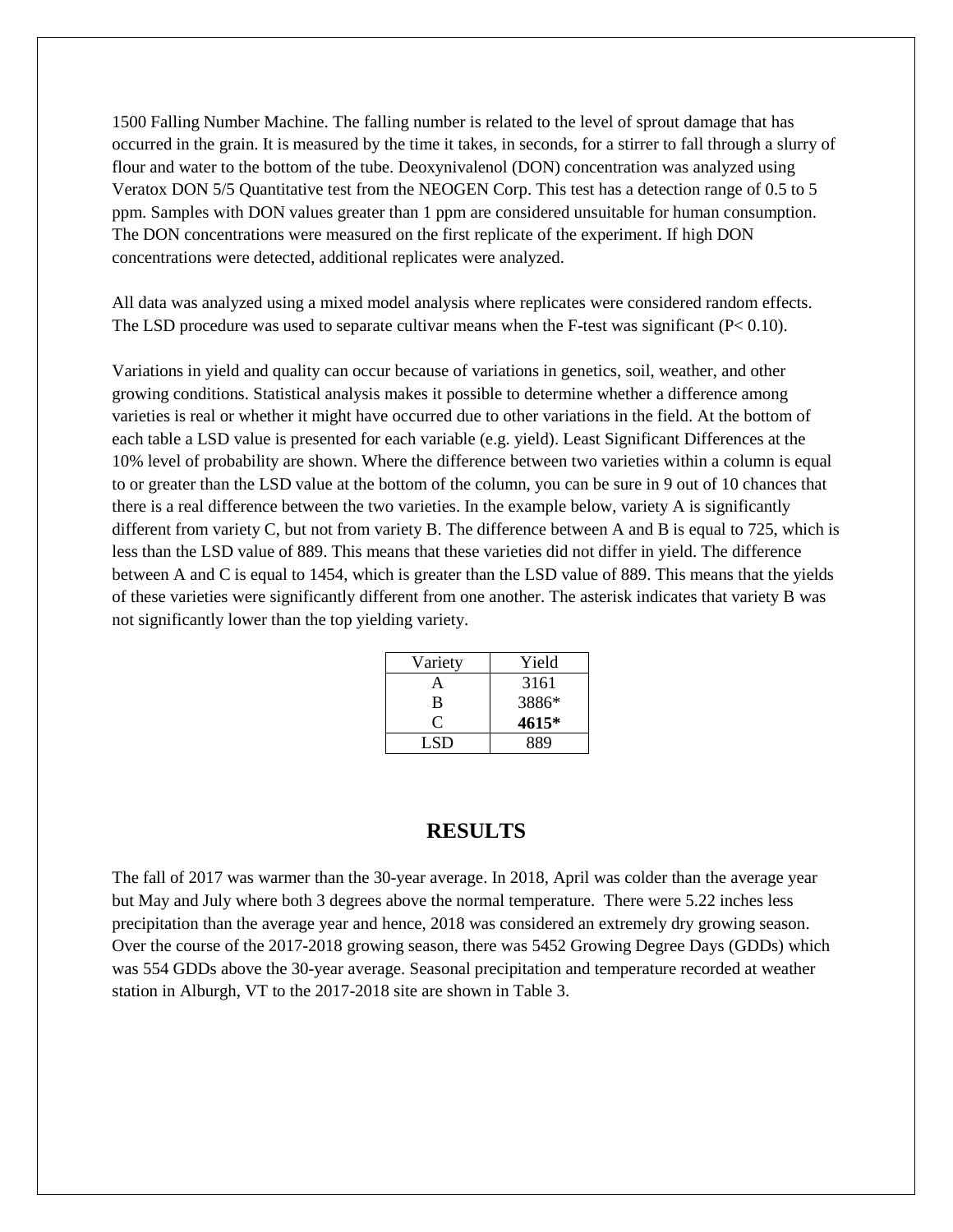| Alburgh, VT                | <b>Sep-17</b> | <b>Oct-17</b> | <b>Nov-17</b> | Mar-18  | Apr- $18$ | $May-18$ | <b>Jun-18</b> | <b>Jul-18</b> |
|----------------------------|---------------|---------------|---------------|---------|-----------|----------|---------------|---------------|
|                            |               |               |               |         |           |          |               |               |
| Average                    | 64.4          | 57.4          | 35.2          | 30.4    | 39.2      | 59.5     | 64.4          | 74.1          |
| Temperature $(^{\circ}F)$  |               |               |               |         |           |          |               |               |
| Departure from             | 3.76          | 9.16          | $-2.96$       | $-0.66$ | $-5.58$   | 3.10     | $-1.38$       | 3.51          |
| normal                     |               |               |               |         |           |          |               |               |
|                            |               |               |               |         |           |          |               |               |
| Precipitation              | 1.8           | 3.3           | 2.3           | 1.5     | 4.4       | 1.9      | 3.7           | 2.4           |
| (inches)                   |               |               |               |         |           |          |               |               |
| Departure from             | $-1.80$       | $-0.31$       | $-0.84$       | $-0.70$ | 1.61      | $-1.51$  | 0.05          | $-1.72$       |
| normal                     |               |               |               |         |           |          |               |               |
|                            |               |               |               |         |           |          |               |               |
| Growing Degree             | 971           | 786           | 202           | 90      | 272       | 853      | 973           | 1305          |
| Days (base $32^{\circ}F$ ) |               |               |               |         |           |          |               |               |
| Departure from             | 113           | 284           | 17            | 90      | $-112$    | 97       | $-42$         | 107           |
| normal                     |               |               |               |         |           |          |               |               |

**Table 3. Seasonal weather data collected in Alburgh, VT, 2017 and 2018.**

Based on weather data from a Davis Instruments Vantage Pro2 with WeatherLink data logger. Historical averages are for 30 years of NOAA data (1981-2010) from Burlington, VT.

Most varieties bloomed (50% or more of the total plot) by the last week of May. The latest flowering varieties was 05ARS561-208, which flowered 4-Jun. (Table 4). There were significant differences among varieties for plant height, lodging, and bird damage. The tallest variety was MW134122-012 (78.9 cm) and eight other varieties were significantly similar. These varieties included Su Mateo (76.6 cm), DH130910 (75.4 cm), Thoroughbred (74.9 cm), MW124007-001 (74.4 cm), McGregor (73.3 cm), Endeavor (73.4 cm), Hirondella (72.0 cm), and AC09/327/3 (Lyberac) (71.8 cm). MW124028-007 was the shortest variety at 60.8 cm tall. Only two varieties had any signs of lodging, MW124028-007 that was a 4 on a scale of 0-5. The only other variety with any signs of lodging is MW124007-001 but as only a 2 on the 0-5 scale. There were six varieties that did not have any bird damage; MW124007-001, Thoroughbred, McGregor, MW124028-007, Hirondella, and AC11/341/28. The variety with the highest bird damage was 07ARS518-13 with an average 48.3% damage.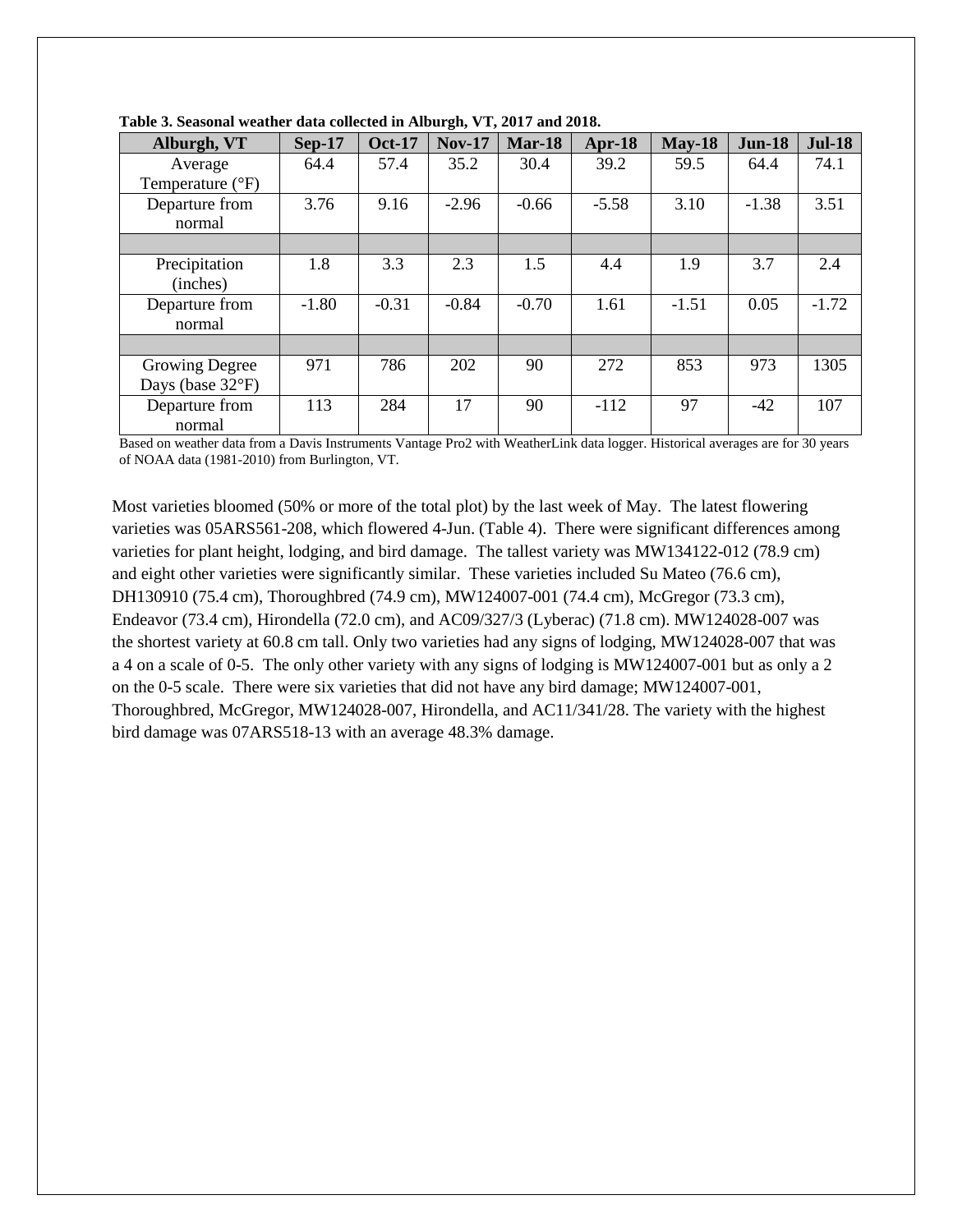| <b>Variety</b>       | <b>Flowering</b> | <b>Plant height</b> | Lodging                                      | <b>Bird damage</b> |  |
|----------------------|------------------|---------------------|----------------------------------------------|--------------------|--|
|                      | date             |                     |                                              |                    |  |
|                      | date             | cm                  | rating $0-5$ <sup><math>\dagger</math></sup> | $\%$               |  |
| 2W15-8674            | 29-May           | 65.7                | $\overline{0}$                               | $13.3*$            |  |
| 2W15-8688            | 30-May           | 70.8                | $\boldsymbol{0}$                             | 33.3               |  |
| 2W15-8775            | 29-May           | 68.4                | $\mathbf{0}$                                 | $18.0*$            |  |
| AC09/327/3 (Lyberac) | 30-May           | $71.8*$             | $\boldsymbol{0}$                             | $14.0*$            |  |
| AC11/367/2           | 29-May           | 71.3                | $\overline{0}$                               | $18.0*$            |  |
| AC11/341/28          | 29-May           | 65.6                | $\mathbf{0}$                                 | $0.00*$            |  |
| 07ARS518-13          | $1-J$ un         | 66.2                | $\boldsymbol{0}$                             | 48.3               |  |
| 05ARS561-208         | $4-Jun$          | 63.2                | $\boldsymbol{0}$                             | 28.3               |  |
| 06ARS617-25          | 30-May           | 68.0                | $\mathbf{0}$                                 | $11.7*$            |  |
| 07ARS515-7           | $27-May$         | 69.7                | $\boldsymbol{0}$                             | $5.70*$            |  |
| Charles              | 29-May           | 62.6                | $\boldsymbol{0}$                             | $15.0*$            |  |
| DH120304             | 29-May           | 66.4                | $\boldsymbol{0}$                             | $13.3*$            |  |
| DH130910             | 29-May           | $75.4*$             | $\mathbf{0}$                                 | 28.3               |  |
| DH130939             | 27-May           | 67.2                | $\mathbf{0}$                                 | $3.30*$            |  |
| DH140088             | 26-May           | 70.1                | $\boldsymbol{0}$                             | $1.70*$            |  |
| Endeavor             | 29-May           | $72.4*$             | $\boldsymbol{0}$                             | 28.3               |  |
| Flavia               | 27-May           | 65.3                | $\overline{0}$                               | $9.00*$            |  |
| Hirondella           | 27-May           | $72.0*$             | $\boldsymbol{0}$                             | $0.00*$            |  |
| LGGB13-W102          | 29-May           | 68.9                | $\boldsymbol{0}$                             | $1.30*$            |  |
| McGregor             | 29-May           | $73.3*$             | $\overline{0}$                               | $0.00*$            |  |
| MW124007-001         | 27-May           | $74.4*$             | $\overline{2}$                               | $0.00*$            |  |
| MW124028-007         | 29-May           | 60.8                | $4*$                                         | $0.00*$            |  |
| MW134159-012         | $27-May$         | 68.2                | $\boldsymbol{0}$                             | $0.70*$            |  |
| MW134122-012         | 30-May           | 78.9*               | $\overline{0}$                               | $1.30*$            |  |
| Su Mateo             | 30-May           | $76.6*$             | $\mathbf{0}$                                 | 35.0               |  |
| Thoroughbred         | 26-May           | 74.9*               | $\mathbf{0}$                                 | $0.00*$            |  |
| Wintmalt             | 28-May           | 67.8                | $\overline{0}$                               | $5.70*$            |  |
| LSD(0.10)            | N/A              | 7.54                | 0.53                                         | 22.2               |  |
| <b>Trial Mean</b>    | N/A              | 69.5                | 0.20                                         | 12.4               |  |

**Table 4. 2018 spring barley agronomic characteristics in Alburgh, VT.**

\*Varieties with an asterisk are not significantly different from the top performer in **bold**.

‡Lodging was rated on a 0 to 5 scale, where 0 indicated no lodging and 5 indicated 100% lodging with no ability to harvest. N/A - no statistical analysis performed for this variable.

#### **Winter Barley Yield and Quality:**

Varieties differed significantly in harvest moisture, test weight, and yield. The variety AC11/341/28 (11.6% moisture) had the lowest harvest moisture and 07ARS518-13 (20.9% moisture) had the highest moisture. The ideal harvest and storage moisture is 14% or below, only eleven of the twenty-seven had a moisture of 14% or below. The variety with the highest test weight was DH130939 (51.6 lbs/bu). The desired barley test weight is 48 lbs per bushel. There are eight other varieties with the desired test weight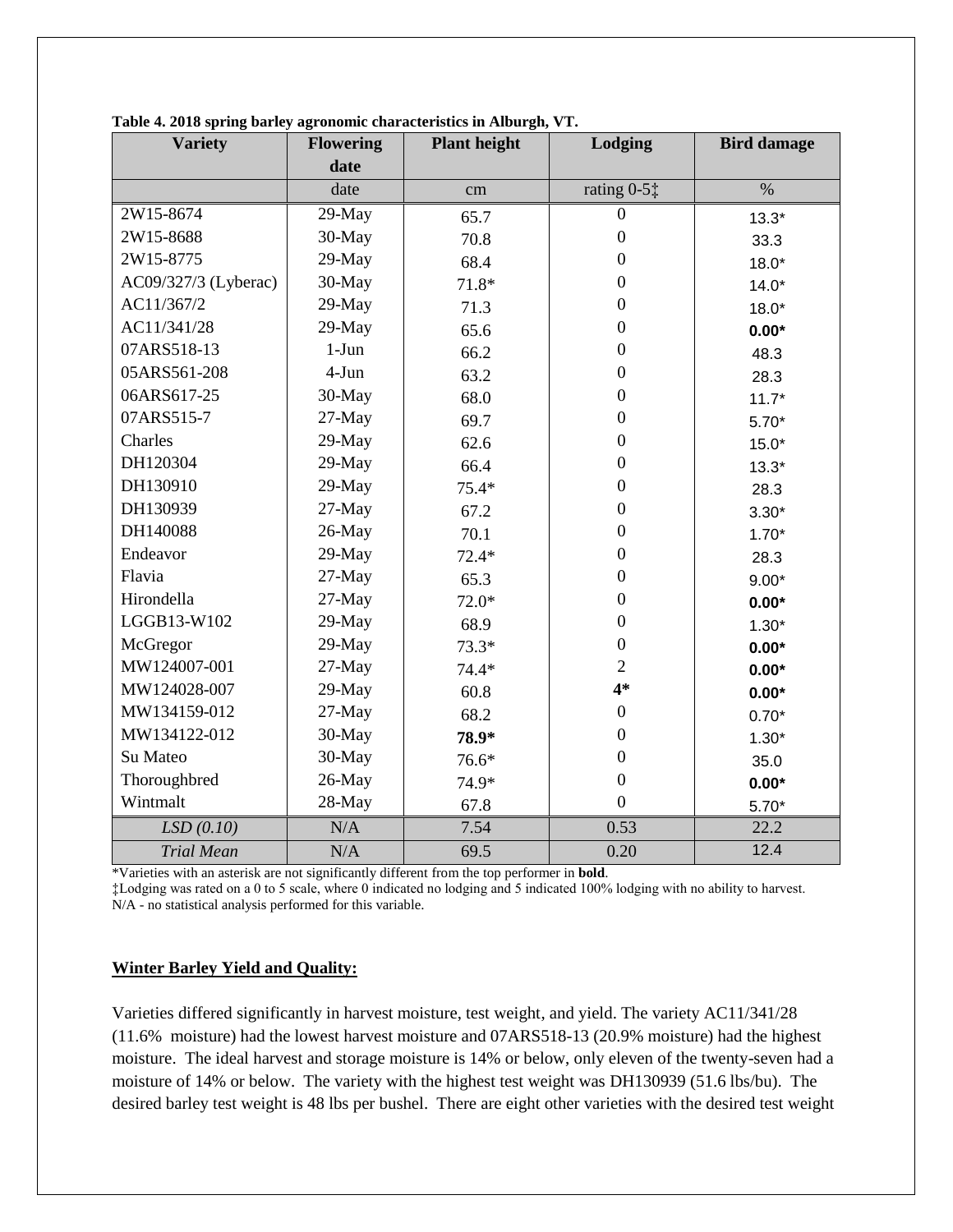including: AC09/327/3 (Lyberac) (50.0 lbs/bu), 07ARS515-7 (49.6 lbs/bu), DH130910 (50.1 lbs/bu), Endeavor (48.4 lbs/bu), Flavia (50.7 lbs/bu), LGGB13-W102 (48.5 lbs/bu), Su Mateo (48.0 lbs/bu), and Thoroughbred (49.6 lbs/bu). The highest yielding variety was Hirondella (3887 lbs/ac) and the lowest yielding variety was 07ARS518-13 (904 lbs/ac). Other high yielding varieties included AC11/341/28 (3769 lbs/ac), 07ARS515-7 (3290 lbs/ac), LGGB13-W102 (3876 lbs/ac), McGregor (3548 lbs/ac), and MW134122-012 (3782 lbs/ac).

| <b>Variety</b>       | <b>Harvest</b> | <b>Test weight</b> | <b>Yield @ 13.5%</b> |  |
|----------------------|----------------|--------------------|----------------------|--|
|                      | moisture       |                    | moisture             |  |
|                      | $\%$           | lbs/bu             | lbs/acre             |  |
| 2W15-8674            | $14.5*$        | 42.0               | 1908                 |  |
| 2W15-8688            | 15.7           | 43.3               | 2053                 |  |
| 2W15-8775            | $15.3*$        | 47.2               | 2370                 |  |
| AC09/327/3 (Lyberac) | $14.5*$        | $50.0*$            | 2799                 |  |
| AC11/367/2           | 14.7*          | 46.5               | 2457                 |  |
| AC11/341/28          | $11.6*$        | 41.7               | 3769*                |  |
| 07ARS518-13          | 20.9           | 39.8               | 904                  |  |
| 05ARS561-208         | 18.1           | 40.6               | 1551                 |  |
| 06ARS617-25          | 18.9           | 44.6               | 1531                 |  |
| 07ARS515-7           | $13.6*$        | 49.6*              | 3290*                |  |
| Charles              | 14.9*          | 42.0               | 1928                 |  |
| DH120304             | $15.0*$        | 47.2               | 1454                 |  |
| DH130910             | $14.6*$        | $50.1*$            | 2459                 |  |
| DH130939             | $14.6*$        | $51.6*$            | 1986                 |  |
| DH140088             | $15.4*$        | 46.1               | 2019                 |  |
| Endeavor             | 19.9           | 48.4*              | 1915                 |  |
| Flavia               | $13.4*$        | $50.7*$            | 2837                 |  |
| Hirondella           | $12.3*$        | 46.7               | 3887*                |  |
| LGGB13-W102          | $12.4*$        | 48.5*              | 3876*                |  |
| McGregor             | $11.6*$        | 42.6               | 3548*                |  |
| MW124007-001         | $12.9*$        | 45.6               | 2257                 |  |
| MW124028-007         | $12.1*$        | 44.9               | 2154                 |  |
| MW134159-012         | $12.5*$        | 47.6               | 2266                 |  |
| MW134122-012         | $13.0*$        | 45.0               | 3782*                |  |
| Su Mateo             | 14.7*          | 48.0*              | 2738                 |  |
| Thoroughbred         | $12.4*$        | 49.6*              | 3053                 |  |
| Wintmalt             | 15.8           | 47.4               | 2302                 |  |
| LSD(0.10)            | 3.91           | 4.05               | 778                  |  |
| <b>Trial Mean</b>    | 14.6           | 41.2               | 2485                 |  |

**Table 5. 2018 spring barley agronomic characteristics in Alburgh, VT.**

\*Varieties with an asterisk are not significantly different from the top performer in **bold**.

( - ) no statistical analysis performed for this variable.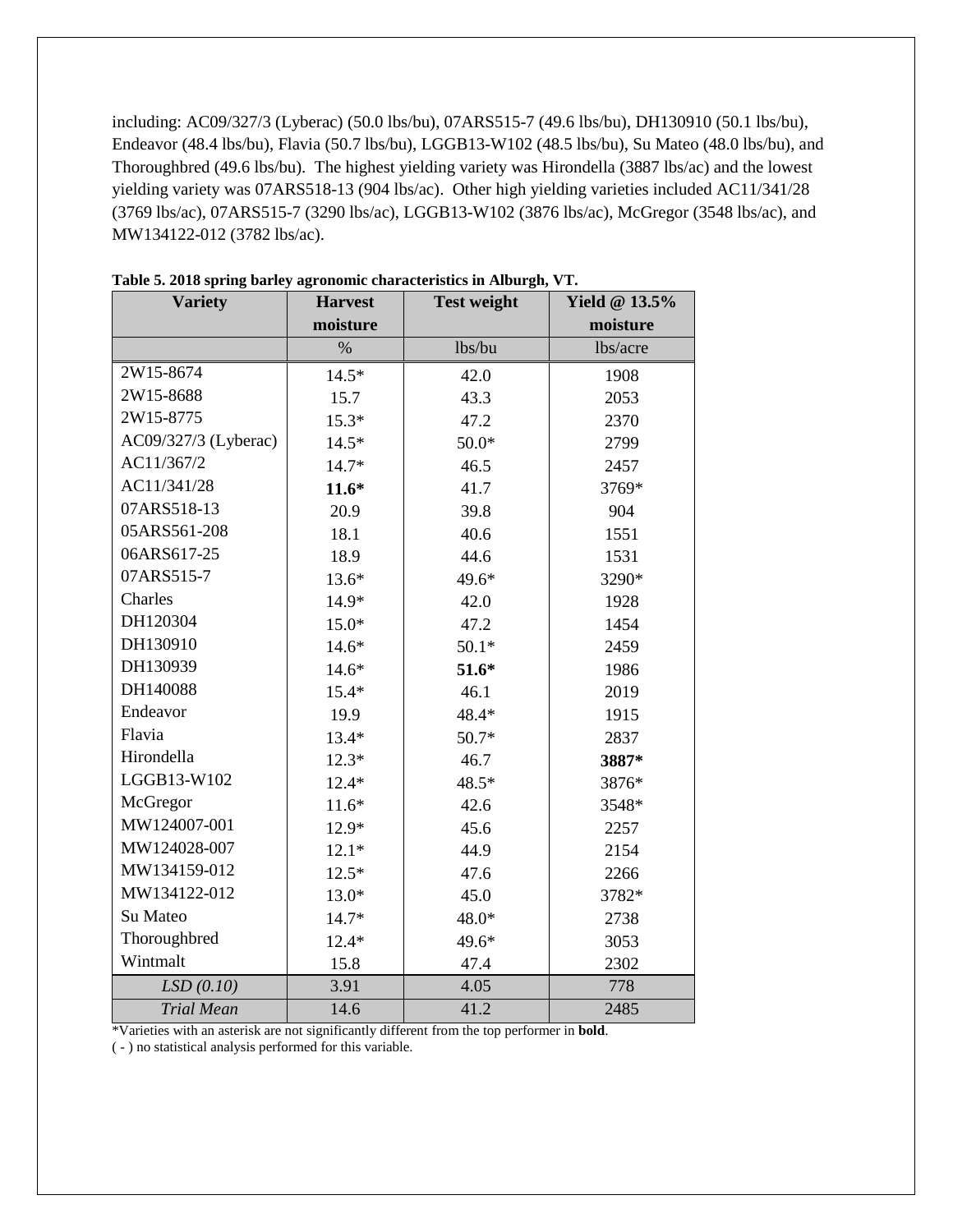

**Figure 1. Yield and protein concentrations of twenty-seven winter barley varieties, Alburgh, VT, 2018.** Varieties with the same letter did not differ significantly.

There were significant differences among crude protein, falling number, germination energy grain plumpness and thins. The industry standard for germination energy is 95% and all but two of the varieties meet this standard. DH130910 (93%) and 05ARS561-208 (85%) were both below the desired 95%. The variety with the plumpest kernel size was LGGB13-W102 (98.5%) and the smallest kernel size was 05ARS561-208 (83.9%) but all varieties are above the industry standard of 80% for 6-row and 70% for 2 row. The variety 05ARS561-208 had the highest falling number of 477 seconds and the variety MW124028-007 (435 seconds) was statistically similar. The variety with the lowest falling number was DH130939 (284 seconds). The variety DH130939 had the highest crude protein at 10.8%. Other varieties that have high crude proteins were 06ARS617-25 (10.7%), 2W15-8688 (9.59%), 07ARS518-13 (9.57%), 05ARS561-208 (9.55%), Charles (9.92%), DH120304 (10.2%), DH130910 (10.2%), and DH140088 (10.1%). The DON analysis was conducted on one of the three replications and since all samples fell below the 1 ppm standard, no other analysis was conducted.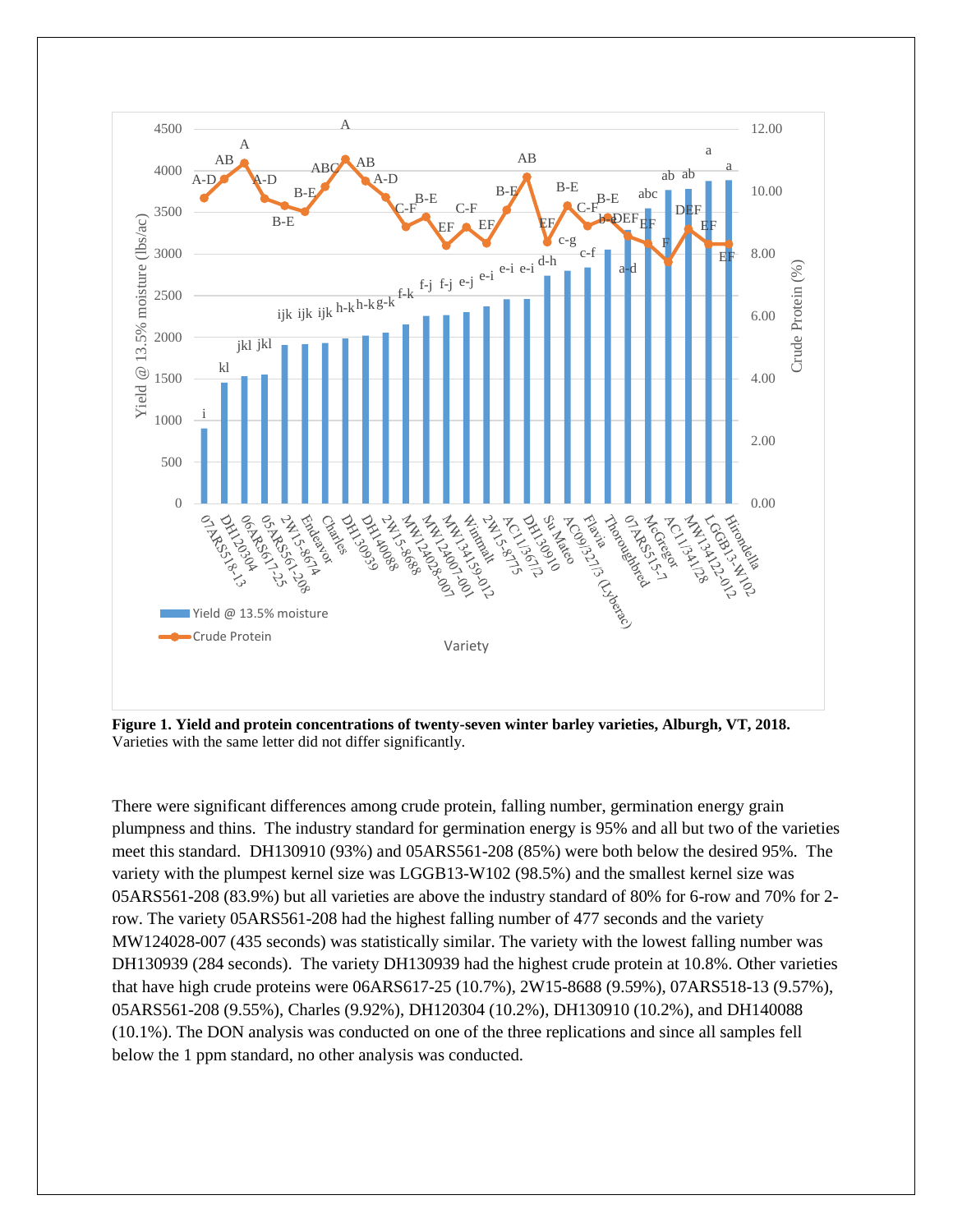| <b>Variety</b>       | <b>Crude</b>   | <b>Falling</b> | <b>Germination</b> | <b>Plumpness</b> | <b>Thins</b> |
|----------------------|----------------|----------------|--------------------|------------------|--------------|
|                      | <b>Protein</b> | number         | energy             |                  |              |
|                      | $\%$           | sec            | $\%$               | $\%$             | $\%$         |
| 2W15-8674            | 9.32           | 360            | 99*                | 91.2             | 8.02         |
| 2W15-8688            | 9.59*          | 350            | $100*$             | 89.7             | 9.38         |
| 2W15-8775            | 8.16           | 397            | 99*                | 94.2*            | $5.37*$      |
| AC09/327/3 (Lyberac) | 9.33           | 396            | 99*                | 98.2*            | $1.73*$      |
| AC11/367/2           | 9.19           | 357            | 95*                | 97.5*            | $2.26*$      |
| AC11/341/28          | 7.57           | 361            | 95*                | 98.2*            | $1.68*$      |
| 07ARS518-13          | 9.57*          | 304            | 99*                | 87.1             | 10.9         |
| 05ARS561-208         | $9.55*$        | 477*           | 85                 | 83.9             | 14.0         |
| 06ARS617-25          | $10.7*$        | 399            | 98*                | 87.1             | 11.4         |
| 07ARS515-7           | 8.38           | 357            | 100*               | 89.4             | 9.19         |
| Charles              | 9.92*          | 403            | 99*                | 92.2             | 7.18         |
| DH120304             | $10.2*$        | 353            | 97*                | 98.0*            | $1.82*$      |
| DH130910             | $10.2*$        | 335            | 93*                | 97.6*            | $2.38*$      |
| DH130939             | $10.8*$        | 284            | 99*                | 97.9*            | $1.91*$      |
| DH140088             | $10.1*$        | 364            | 99*                | 97.1*            | $2.69*$      |
| Endeavor             | 9.14           | 372            | 97*                | 87.8             | 10.5         |
| Flavia               | 8.69           | 356            | 96*                | 98.1*            | $1.84*$      |
| Hirondella           | 8.13           | 356            | 99*                | 97.2*            | $2.67*$      |
| LGGB13-W102          | 8.13           | 411            | $100*$             | 98.5*            | $1.39*$      |
| McGregor             | 8.14           | 382            | 99*                | 95.6*            | $4.20*$      |
| MW124007-001         | 8.98           | 403            | 99*                | 94.9*            | $4.77*$      |
| MW124028-007         | 8.67           | 435*           | 100*               | 90.2             | 9.39         |
| MW134159-012         | 8.08           | 375            | 99*                | 95.7*            | $4.17*$      |
| MW134122-012         | 8.60           | 379            | $100*$             | 94.5*            | $5.36*$      |
| Su Mateo             | 8.19           | 347            | 98*                | 97.4*            | $2.45*$      |
| Thoroughbred         | 8.96           | 337            | 99*                | 97.5*            | $2.38*$      |
| Wintmalt             | 8.66           | 369            | 98*                | 97.8*            | $2.03*$      |
| LSD(0.10)            | 1.29           | 53             | 7.18               | 5.48             | 4.56         |
| <b>Trial Mean</b>    | 9.07           | 371            | 97.8               | 94.2             | 5.23         |

**Table 5. 2018 spring barley agronomic characteristics in Alburgh, VT.**

\*Varieties with an asterisk are not significantly different from the top performer in **bold**.

#### **DISCUSSION**

The 2017-2018 winter barley growing season was a success compared to previous years. In 2017, malting winter barley trial suffered from severe winterkill and was terminated. The warmer temperatures in the fall of 2017 might have allowed the barley to become better established and survive the winter. The average yield for the trial was 2485 lb ac<sup>-1</sup>. Test weight and grain plumpness, is an indicator of malting quality. All of the varieties had above industry standards of grain plumpness but only nine varieties had a